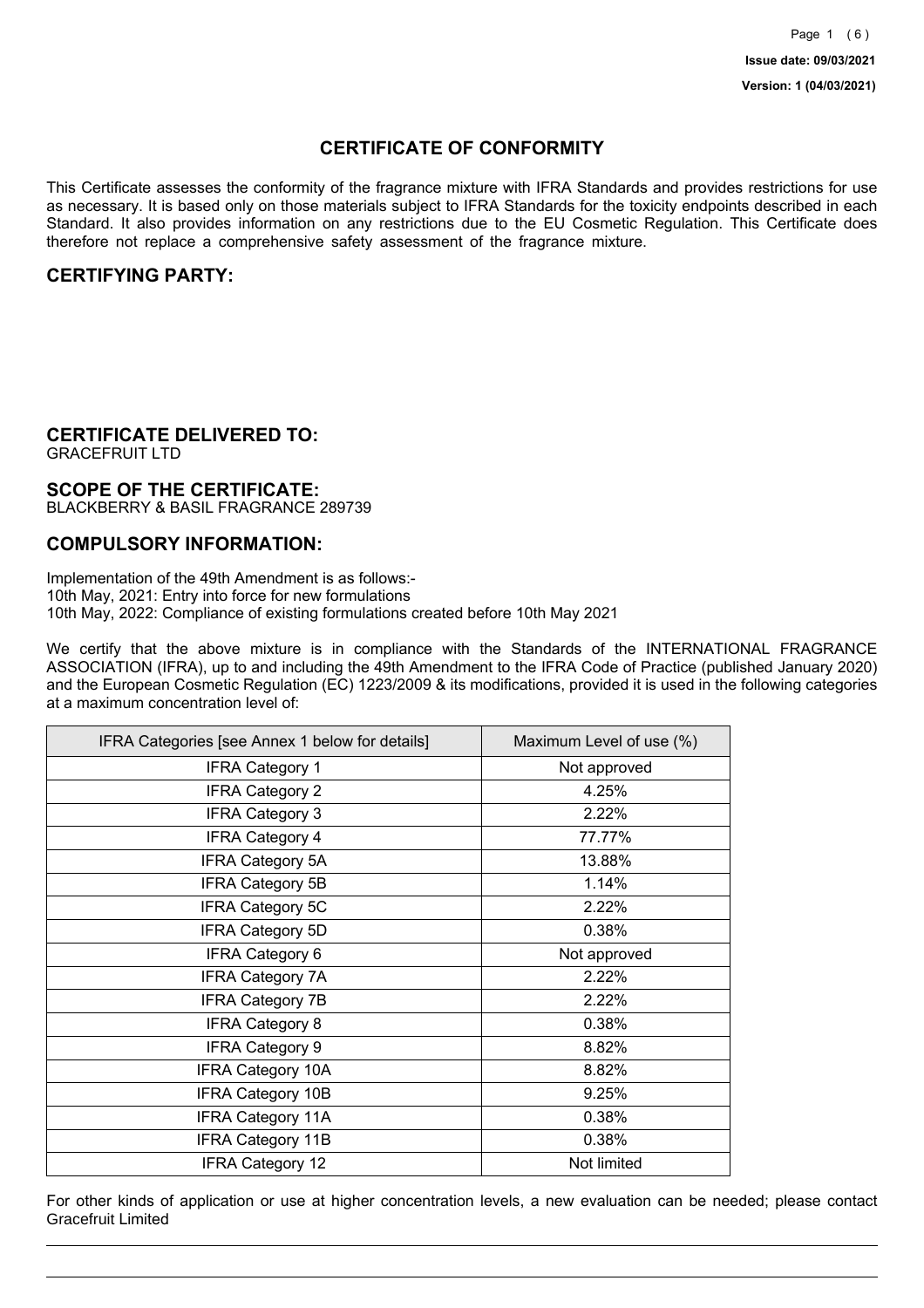## **EU COSMETIC INFORMATION:**

We certify that the above mixture is in compliance with the EU Cosmetic Regulation 1223/2009 and its amendments, provided it is used in the following applications at a maximum concentration level of:

| <b>Cosmetic Application</b>      | Maximum Level of use (%) |
|----------------------------------|--------------------------|
| Fine Fragrance                   | 74.21%                   |
| Eau de Toilette                  | 58.82%                   |
| Fragrancing cream                | 29.41%                   |
| Rinse off cosmetic products      | 11.76%                   |
| Other leave-on cosmetic products | 5.88%                    |
| Oral products                    | Not approved             |

Regulatory Affairs Department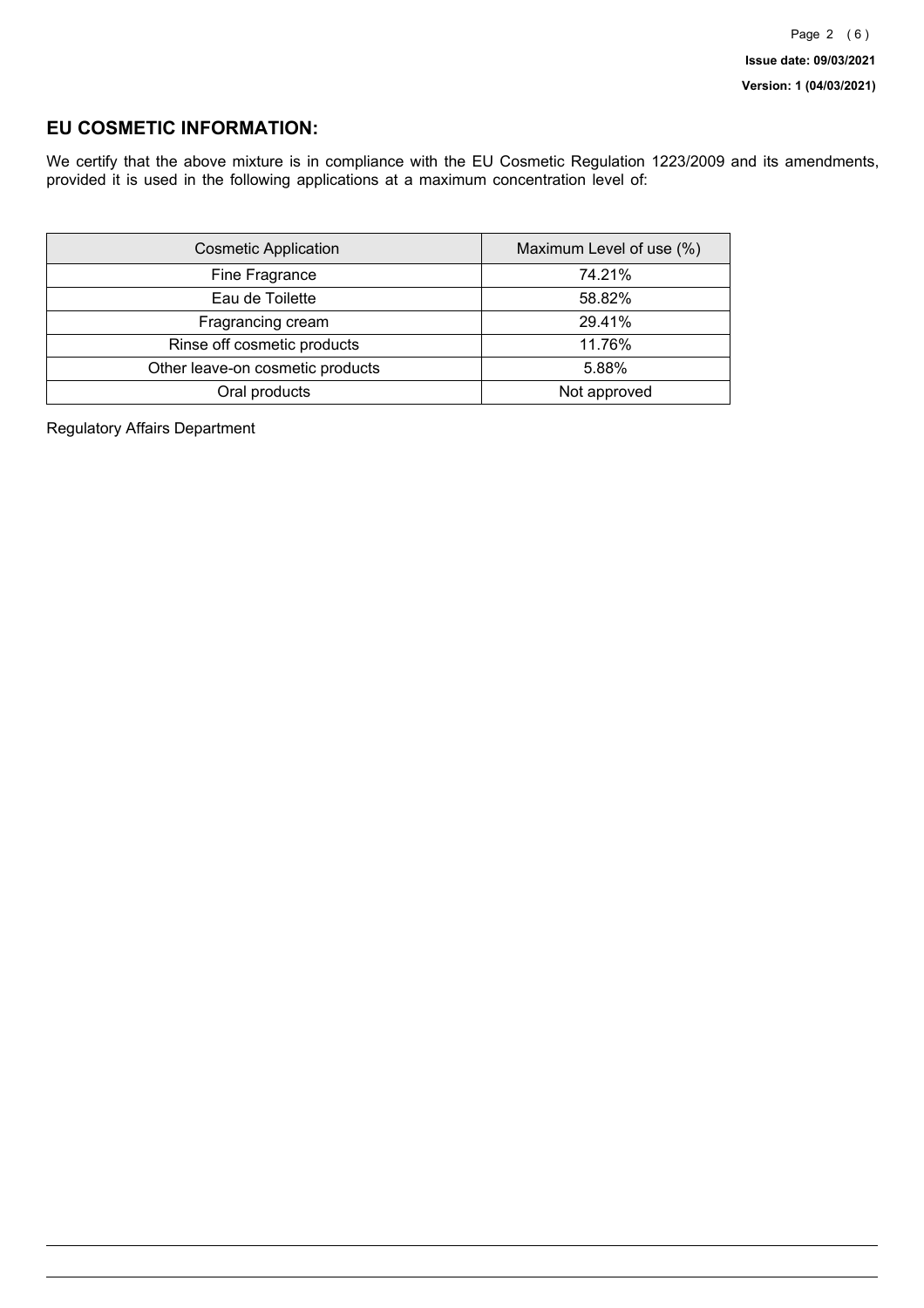### **ANNEX 1**

Below is an extract of information provided by IFRA in relation to types of application present in each IFRA Category. Additional information about IFRA Categories can be found in the Guidance to IFRA Standards, issued by IFRA.

| <b>IFRA Category</b>     | Product Type                                                                                                                                                                                                                                                                                                                                                                                                                                                                                                                                                                                                                                                                                                                                                                                                                                                                                                                                 |
|--------------------------|----------------------------------------------------------------------------------------------------------------------------------------------------------------------------------------------------------------------------------------------------------------------------------------------------------------------------------------------------------------------------------------------------------------------------------------------------------------------------------------------------------------------------------------------------------------------------------------------------------------------------------------------------------------------------------------------------------------------------------------------------------------------------------------------------------------------------------------------------------------------------------------------------------------------------------------------|
| IFRA Category 1          | Products applied to the lips: Lip products e.g. lipstick, lip balm; Childrens toys                                                                                                                                                                                                                                                                                                                                                                                                                                                                                                                                                                                                                                                                                                                                                                                                                                                           |
| <b>IFRA Category 2</b>   | Products applied to the axillae: Deodorant and antiperspirant products of all types; Body sprays/mists                                                                                                                                                                                                                                                                                                                                                                                                                                                                                                                                                                                                                                                                                                                                                                                                                                       |
| <b>IFRA Category 3</b>   | Products applied to the face/body using fingertips: Eye products e.g. eye make-up, eye moisturizer; Facial<br>make-up; Make-up remover; Nose pore strips; Wipes for face, neck, hands, body; Facial masks; Body<br>and face paint                                                                                                                                                                                                                                                                                                                                                                                                                                                                                                                                                                                                                                                                                                            |
| <b>IFRA Category 4</b>   | Products related to fine fragrance: Hydroalcoholic and non-hydroalcoholic fine fragrance of all types e.g.<br>Eau de Toilette, Parfum, Cologne, solid perfume, fragrancing cream, aftershaves of all types; Ingredients<br>of perfume and fragrance mixtures for cosmetic kits; Scent pads; Scent strips                                                                                                                                                                                                                                                                                                                                                                                                                                                                                                                                                                                                                                     |
| <b>IFRA Category 5A</b>  | Body lotion products applied to the body using the hands (palms), primarily leave on: Foot care products<br>e.g. creams, powders; Insect repellent for application to the skin; All powders and talc (excluding baby<br>powders and talc)                                                                                                                                                                                                                                                                                                                                                                                                                                                                                                                                                                                                                                                                                                    |
| IFRA Category 5B         | Face moisturizer products applied to the face using the hands (palms), primarily leave on: Facial toner;<br>Facial moisturizers and creams                                                                                                                                                                                                                                                                                                                                                                                                                                                                                                                                                                                                                                                                                                                                                                                                   |
| <b>IFRA Category 5C</b>  | Hand cream products applied to the hands using the hands (palms), primarily leave on: Hand cream; Nail<br>care products including cuticle creams; Hand sanitizers                                                                                                                                                                                                                                                                                                                                                                                                                                                                                                                                                                                                                                                                                                                                                                            |
| <b>IFRA Category 5D</b>  | Baby creams, baby oils and baby talc: Baby cream/lotion, baby oil, baby powders and talc                                                                                                                                                                                                                                                                                                                                                                                                                                                                                                                                                                                                                                                                                                                                                                                                                                                     |
| IFRA Category 6          | Products with oral and lip exposure: Toothpaste; Mouthwash, including breath sprays; Toothpowder,<br>strips, mouthwash tablets                                                                                                                                                                                                                                                                                                                                                                                                                                                                                                                                                                                                                                                                                                                                                                                                               |
| <b>IFRA Category 7A</b>  | Rinse-off products applied to the hair with some hand contact: Hair permanent or other hair chemical<br>treatments (rinse-off) e.g. relaxers, including rinse-off hair dyes                                                                                                                                                                                                                                                                                                                                                                                                                                                                                                                                                                                                                                                                                                                                                                  |
| <b>IFRA Category 7B</b>  | Leave-on products applied to the hair with some hand contact: Hair sprays of all types e.g. pumps,<br>aerosol sprays; Hair styling aids non sprays e.g. mousse, leave- on conditioners; Hair permanent or other<br>hair chemical treatments (leave-on) e.g. relaxers, including leave-on hair dyes; Shampoo - Dry (waterless<br>shampoo); Hair deodorizer                                                                                                                                                                                                                                                                                                                                                                                                                                                                                                                                                                                    |
| <b>IFRA Category 8</b>   | Products with significant anogenital exposure: Intimate wipes; Tampons; Baby wipes; Toilet paper (wet)                                                                                                                                                                                                                                                                                                                                                                                                                                                                                                                                                                                                                                                                                                                                                                                                                                       |
| IFRA Category 9          | Products with body and hand exposure, primarily rinse off: Bar soap; Liquid soap; Shampoo of all type;<br>Conditioner (rinse-off); Body washes and shower gels of all types; Baby wash, bath, shampoo; Bath gels,<br>foams, mousses, salts, oils and other products added to bathwater; Cleanser for face (rinse-off); Shaving<br>creams of all types e.g. stick, gels, foams; All depilatories (including facial) and waxes for mechanical hair<br>removal; Foot care products (feet are placed in a bath for soaking); Shampoos for pets                                                                                                                                                                                                                                                                                                                                                                                                   |
| <b>IFRA Category 10A</b> | Household care excluding aerosol / spray products: Hand wash laundry detergent; Laundry pre-treatment<br>of all types e.g. paste, sprays, sticks; Machine laundry detergents with skin contact e.g. liquids, powders;<br>Fabric softeners of all types including fabric softener sheets; Ironing water; Hand dishwashing detergent;<br>Hard surface cleaners of all types e.g. bathroom, kitchen cleansers, furniture polish; Toilet seat wipes;<br>Household cleaning products, other types including fabric cleaners, carpet cleaners, furniture polishes<br>sprays and wipes, stain removers, treatment products for textiles e.g. starch sprays; Floor wax; Dry<br>cleaning kits; Fragranced oil for lamp ring, reed diffusers, pot-pourri, liquid refills for air fresheners (non-<br>cartridge systems), etc.                                                                                                                          |
| <b>IFRA Category 10B</b> | Household aerosol/spray products: Animal sprays applied to animals; Air freshener sprays, manual,<br>including aerosol and pump; Aerosol/spray insecticides                                                                                                                                                                                                                                                                                                                                                                                                                                                                                                                                                                                                                                                                                                                                                                                  |
| <b>IFRA Category 11A</b> | Products with intended skin contact but minimal transfer of fragrance to skin from inert substrate without<br>UV exposure: Feminine hygiene conventional pads, liners, interlabial pads; Diapers (baby and adult);<br>Adult incontinence pant, pad; Toilet paper (dry)                                                                                                                                                                                                                                                                                                                                                                                                                                                                                                                                                                                                                                                                       |
| <b>IFRA Category 11B</b> | Products with intended skin contact but minimal transfer of fragrance to skin from inert substrate with<br>potential UV exposure: Tights with moisturizers; Scented socks, gloves; Facial tissues (dry tissues);<br>Napkins; Paper towels; Wheat bags; Facial masks (paper/protective) e.g. surgical masks not used as<br>medical device; Fertilizers, solid (pellet or powder)                                                                                                                                                                                                                                                                                                                                                                                                                                                                                                                                                              |
| <b>IFRA Category 12</b>  | Products not intended for direct skin contact, minimal or insignificant transfer to skin: Candles of all types;<br>Laundry detergents for machine wash with minimal skin contact (e.g. Liquid tabs, pods); Automated air<br>fresheners and fragrancing of all types e.g. concentrated aerosol with metered doses, plug-ins, electrical,<br>incense, liquid refills (cartridge); Air delivery systems; Cat litter; Cell phone cases; Deodorizers/maskers<br>not intended for skin contact e.g. fabric drying machine deodorizers, carpet powders; Fuels; Insecticides<br>e.g. mosquito coil, paper, electrical, for clothing, excluding aerosols/sprays; Joss sticks or incense sticks;<br>Dishwash detergent and deodorizers - for machine wash; Olfactive board games; Paints; Plastic articles<br>(excluding toys); Scratch and sniff; Scent pack; Scent delivery system (using dry air technology); Shoe<br>polishes; Rim blocks (Toilet) |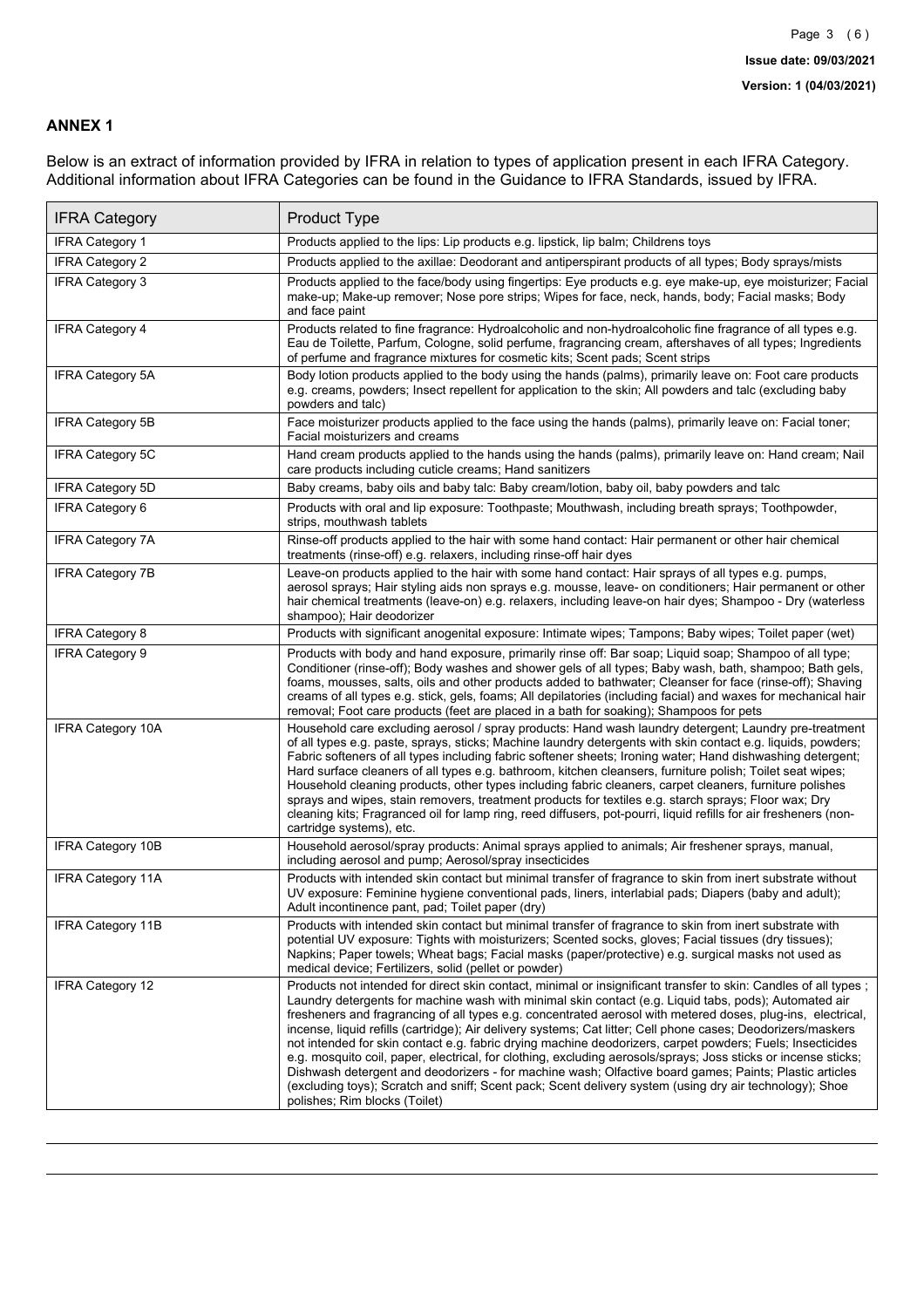## **IFRA CONFORMITY CERTIFICATE**

### **Customer: GRACEFRUIT LTD**

### **Product: BLACKBERRY & BASIL FRAGRANCE 289739**

We certify that the above item is in compliance with the Standards of the INTERNATIONAL FRAGRANCE ASSOCIATION (IFRA - 48th Amendment / published June 2015), provided it is used in the following classes at a maximum concentration level of:

| IFRA classes [see annex for detail] | Maximum level of use (%) |
|-------------------------------------|--------------------------|
| <b>IFRA Class 1 Limit</b>           | Not approved             |
| IFRA Class 2 Limit                  | 1.85%                    |
| <b>IFRA Class 3.A Limit</b>         | 37.03%                   |
| IFRA Class 3.B Limit                | 37.03%                   |
| IFRA Class 3.C Limit                | 1.85%                    |
| IFRA Class 3.D Limit                | 1.85%                    |
| <b>IFRA Class 4.A Limit</b>         | 37.03%                   |
| <b>IFRA Class 4.B Limit</b>         | 37.03%                   |
| IFRA Class 4.C Limit                | 1.85%                    |
| <b>IFRA Class 4.D Limit</b>         | 1.85%                    |
| IFRA Class 5 Limit                  | 1.85%                    |
| <b>IFRA Class 6 Limit</b>           | Not approved             |
| <b>IFRA Class 7.A Limit</b>         | 1.85%                    |
| <b>IFRA Class 7.B Limit</b>         | 1.85%                    |
| IFRA Class 8.A Limit                | 1.85%                    |
| IFRA Class 8.B Limit                | 1.85%                    |
| <b>IFRA Class 9.A Limit</b>         | 1.85%                    |
| IFRA Class 9.B Limit                | 37.03%                   |
| IFRA Class 9.C Limit                | 37.03%                   |
| IFRA Class 10.A Limit               | 37.03%                   |
| IFRA Class 10.B Limit               | 1.85%                    |
| <b>IFRA Class 11 Limit</b>          | 37.03%                   |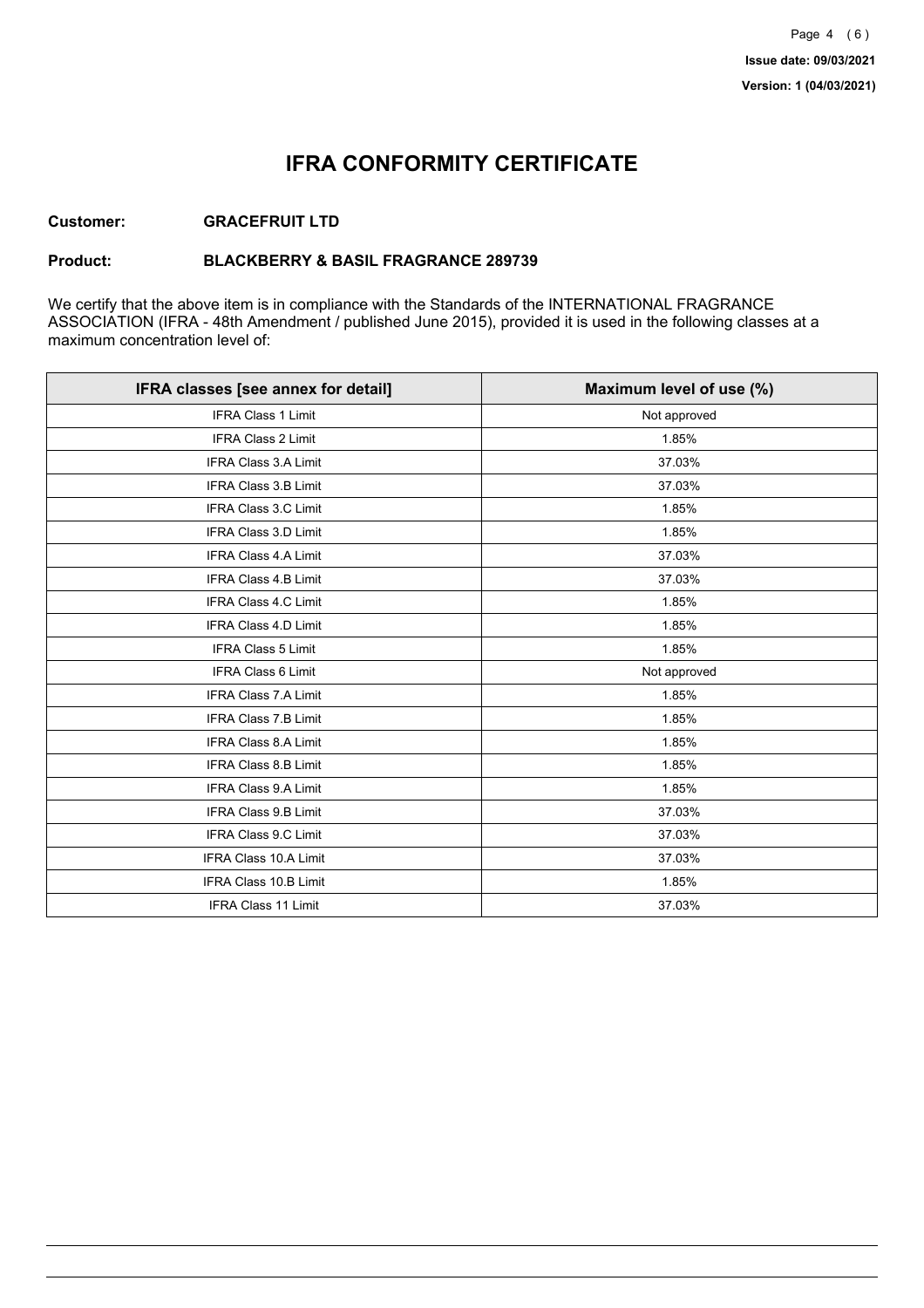# **IFRA CONFORMITY CERTIFICATE**

For other kinds of application or use at higher concentration levels, a new evaluation may be needed; please contact Gracefruit Limited.

The IFRA Standards regarding use restrictions are based on safety assessments by the Panel of Experts of the RESEARCH INSTITUTE FOR FRAGRANCE MATERIALS (RIFM) and are enforced by the IFRA Scientific Committee.

Evaluation of individual Fragrance ingredients is made according to the safety standards contained in the relevant section of the IFRA Code of Practice.

It is the ultimate responsibility of our customer to ensure the safety of the final product (containing this fragrance) by further testing if need be.

**Regulatory Affairs Department**